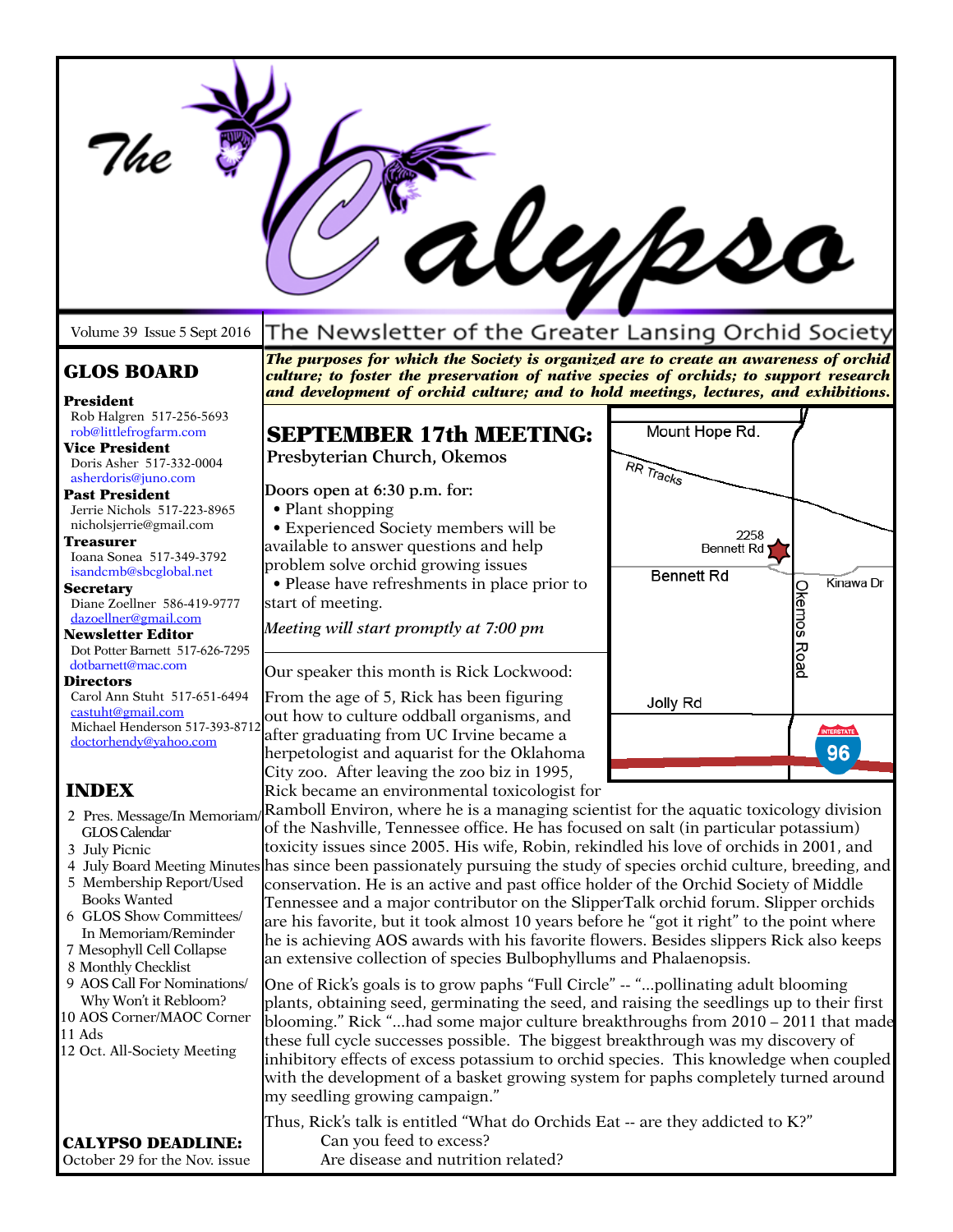## PRESIDENT'S MESSAGE -- Rob Halgren

This one will short and sweet since I'm tapping on my phone at camp enjoying a last summer weekend. It is tough to get away from home with all the orchids and ducks, but I'm learning to trust my plant sitters. We went out west for two weeks a little while ago and my helper bloomed a plant that I thought was dead!

Winter is coming, so if you have plants outside it is time to have a plan and make sure your indoor space is ready. I bring in phals and vandas first, and bromeliads last. Pro-tip: you are more worried about cold nights than your plants are. Even warm growers will take a night into the mid 40's with ease. More than one night, not so much. I leave some plants out even through frost (with a cover), but not a freeze. If your peppers die it means you pushed it too hard, but you would be surprised at how well most orchids recover.

September meeting, Rick Lockwood. He is not bringing plants to sell so I will bring a few trays of select plants. Requests accepted. A large portion of the sales (perhaps all) will be donated to GLOS.

*Editor's note: Read the article on p. 7 for why it is not a good idea to leave most orchids out too long in cold weather.*



#### FROM A POST IN THE [orchids@freelists.org](mailto:orchids@freelists.org):

Dr. Leslie Garay, retired curator of the Oakes Ames Orchid Herbarium at Harvard University, died on August 19, 2016. His obituary can be found in the August 26th issue of the Roanoke Times. Some of you might have read one or more of his many orchid publications. -Wilella Stimmell

Response from Jay Pfahl, creator and webmaster of the on-line Orchid Encyclopedia<orchidspecies.com>:

Dr Leslie Garay was one of my most valued mentors and I am deeply saddened by his passing. Dr Garay was one of the first to encourage me to continue to write<www.orchidspecies.com>and sent me his entire library of publications and orchid slides back in 1998 so I could add more species to the site.

Dr Garay wrote many books and publications and was involved in the Phylogeny of the Orchidaceae as a whole. His name will live on with the many orchid genera and species that he described.

May he rest in peace!

[http://www.roanoke.com/obituaries/garay-leslie/article\\_49f7af1c-f71a-5566-b432-f259db28cf45.html](http://www.roanoke.com/obituaries/garay-leslie/article_49f7af1c-f71a-5566-b432-f259db28cf45.html)

[https://en.wikipedia.org/wiki/Leslie\\_Andrew\\_Garay](https://en.wikipedia.org/wiki/Leslie_Andrew_Garay)

→ Thanks to Pete Ostlund, Ioana Sonea, Dea and Julia Bishop and Dottie Winter for volunteering to bring refreshments to our September meeting. Apologies for others who may have volunteered. We didn't take notes at the July Picnic, so things may have gotten a bit mixed up.

## GLOS CALENDAR OF EVENTS

- → September 17 GLOS General Meeting Speaker Rick Lockwood on "What do Orchids Eat?"
- → October 8, 2016 All State Orchid Societies Meeting. Featured speaker is Carlos Fighetti.
- → October 3 GLOS Board Meeting. Doris Asher will host.
- → November 5-6, 2016 Michiana OS Show Doris and Lynn will set-up and take down.
- → November 19 GLOS General Meeting Speaker TBA
- → November 26-27, 2016 Saginaw Valley OS Show Ioana is in charge of the display
- → **January 28-29** Grand Valley OS Show Carol Ann Stuht is in charge; Dot & Pete O will assist
- ➜ February 25-26, 2017 GLOS Orchid Show and Sale
- ➜ February 24-25, 2018 GLOS Orchid Show and Sale

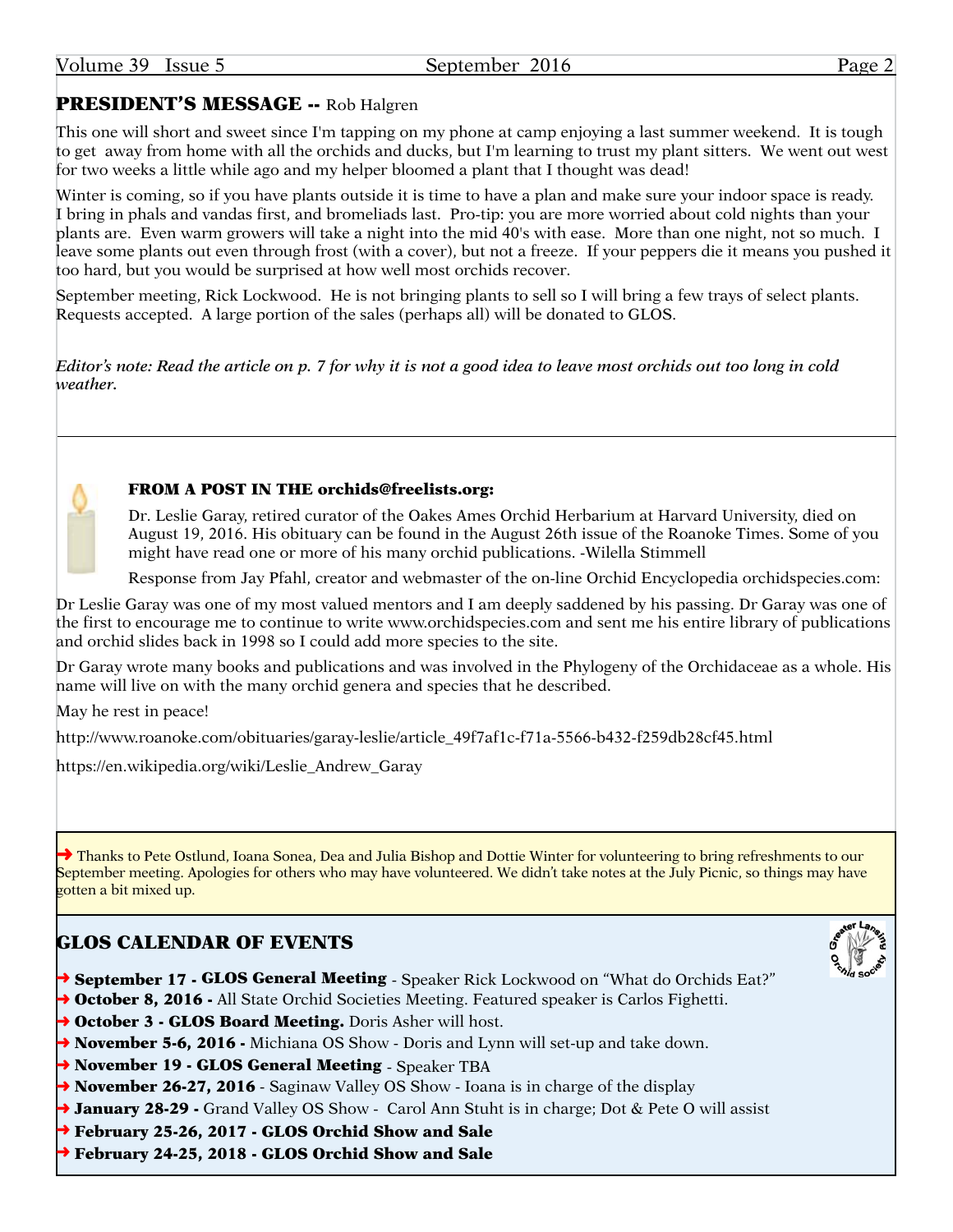### PICNIC REPORT - Submitted by Doris Asher

#### *NEXT YEAR'S PICNIC*

Last year about this time, we decided to try holding our Picnic on a Saturday rather than its customary Sunday to see if the attendance would improve. Our recent Picnic on Saturday July 23rd fell on one of the hottest, most humid days ever! And, of course, the attendance reflected that. Just eighteen members and their three guests came. We had a good time – excellent plant sales/auction, delicious, plentiful food and wonderful camaraderie. However, a turnout of just 21 is the smallest attendance ever!

At our September meeting, President Rob will ask us if we want to try a Saturday for 2017 or return to our Sunday Picnic.

Please think about the question in advance and come prepared to express your opinion. And, of course, we can discuss any other proposal concerning the Picnic, too, such as moving it to a different month to seek better weather.



Photos by Dot



#### NOTE FROM IOANA:

Despite the heat and the low number of people, plant sales (fixed price + auction) earned GLOS \$576... we have some dedicated plant people in the Society!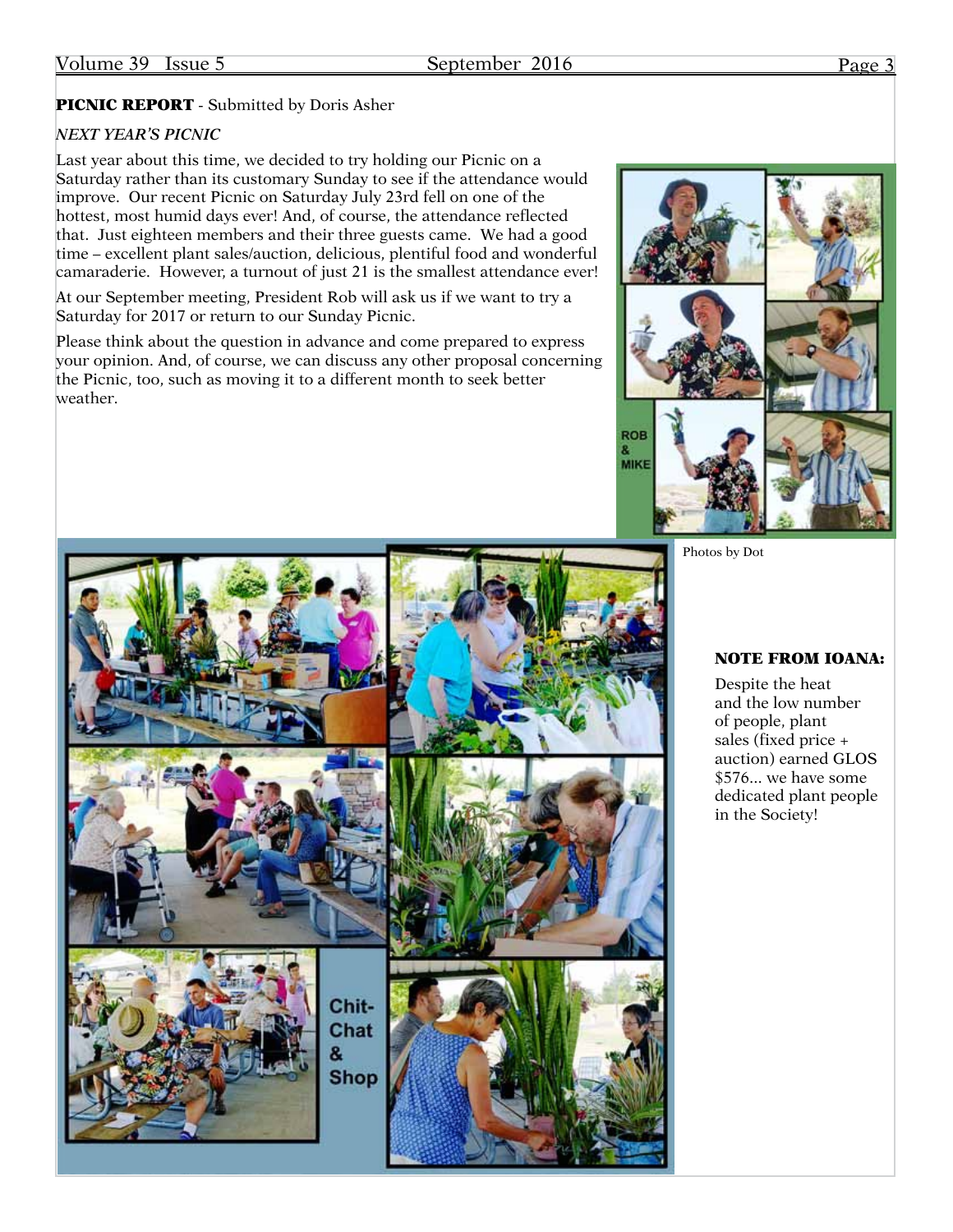#### MINUTES OF JULY 25, 2016 GLOS BOARD MEETING - submitted by Doris Asher, Acting Secretary

President Rob Halgren called the meeting to order at his house at 7:31 p.m. Present: Doris Asher, Dot Barnett, Jerrie Nichols, and Carol Ann Stuht;

Treasurer's report – In Ioana's absence, no report

Membership report – Doris – Since the previous Board meeting on June 6th, we have not received any new members but have received ten renewals: Alex Challis, Kherwin Cheng Chua, Georgian Franczyk, Marshall Gordon, Denise Gregg, Marilyn Lee, Linda Rigas, Jack Shumaker and Larry Watson. Steven Marvin renewed also – with a life membership!

By our Bylaws, members from last year who have failed to renew will not receive the September issue of The Calypso. Doris and Dot will coordinate so that neither the paper nor the electronic version goes to these people. In the next week or two Doris will do a special mailing including the dues form to try to get them to renew prior to the distribution of our September issue.

Current membership: 108 members in 93 households (At this same time last year, we had 114 members in 99 households.). Life Members: 37 (34.3%). 69 households get the Calypso electronically; 24 households require paper copies (25.8%; costs \$156.96 annually – partially offset by donations that some paper members contribute – now requested on dues form.)

Show Planning

- 1. New art display panel Carol Ann reported that the new panel has arrived and is very nice; she will submit the invoice to Ioana for reimbursement – Carol Ann will pay for the shipping; she and Doris agree that the old pegboard can be discarded
- 2. Trophies Doris reported that she emailed Larry Galdes on July 14th to order the best-of-show trophy and more of his suncatchers – no response back from Larry yet
- 3. Members of the Committee a. Hospitality – Doris has asked one member and is awaiting her decision b.Society exhibit – Kherwin Cheng Chua and Larry Watson will chair
- 4. AOS judging application Doris will send in late July Rob volunteered to judge; Lynn O'Shaughnessy has agreed to chair the judging and to serve as the official Show photographer
- 5. Vendors
	- a. Sales table fee structure Pete Ostlund suggests same as for 2016: \$210 for the first table; \$190 for the second; \$170 for the third – Board approved
	- b.Pete plans to invite same roster as for 2016: Hilltop, Littlefrog, Natt's, New Vision, New World, Orchid Inn, Porter's, Raising Rarities, Roberts, Suphattra's, Windswept in Time – Board approved c.Pete plans to send out the first invitation by September 1
- Old business

Programs

- 1. Discussed when we might reschedule Kristin Uthus to speak the November 19th meeting? no program yet scheduled for that one – Rob will contact Kristin
- 2. Picnic wrap up Ioana had emailed the Board that the combination of fixed price sales and auction sales brought in \$576; the excessive heat resulted in very low attendance (18 members plus 3 guests) for our trial of holding the Picnic on a Saturday instead of our customary Sunday. Doris will write up a brief report for The Calypso announcing that Rob will call for a vote in our September meeting – members want to try a Saturday again in 2017?; return to Sunday?
- 3. September 17th meeting guest speaker: Rick Lockwood. Topic: "What Do Orchids Eat?"; GLOS shares Rick with Michigan OS
- 4. Special All-State meeting Saturday, October 8 Carlos Fighetti nothing new on this meeting
- 5. November 19th meeting speaker/topic to be determined
- 6. January 21st meeting round table format; topics/speakers to be determined
- 7. March 16th speaker/topic to be determined
- 8. May 21st speaker/topic to be determined

#### Away Shows – Jerrie

- 1. Michiana -- November 5-6 Doris and Lynn will set up and take down Doris requested reimbursement of \$100 as partial payment for rental van – Board approved
- 2. Saginaw Valley November 26-27 Ioana will do; Rob volunteers to help bring exhibit home
- 3. Grand Valley January 2017 date TBD Carol Ann, Dot, and maybe Pete O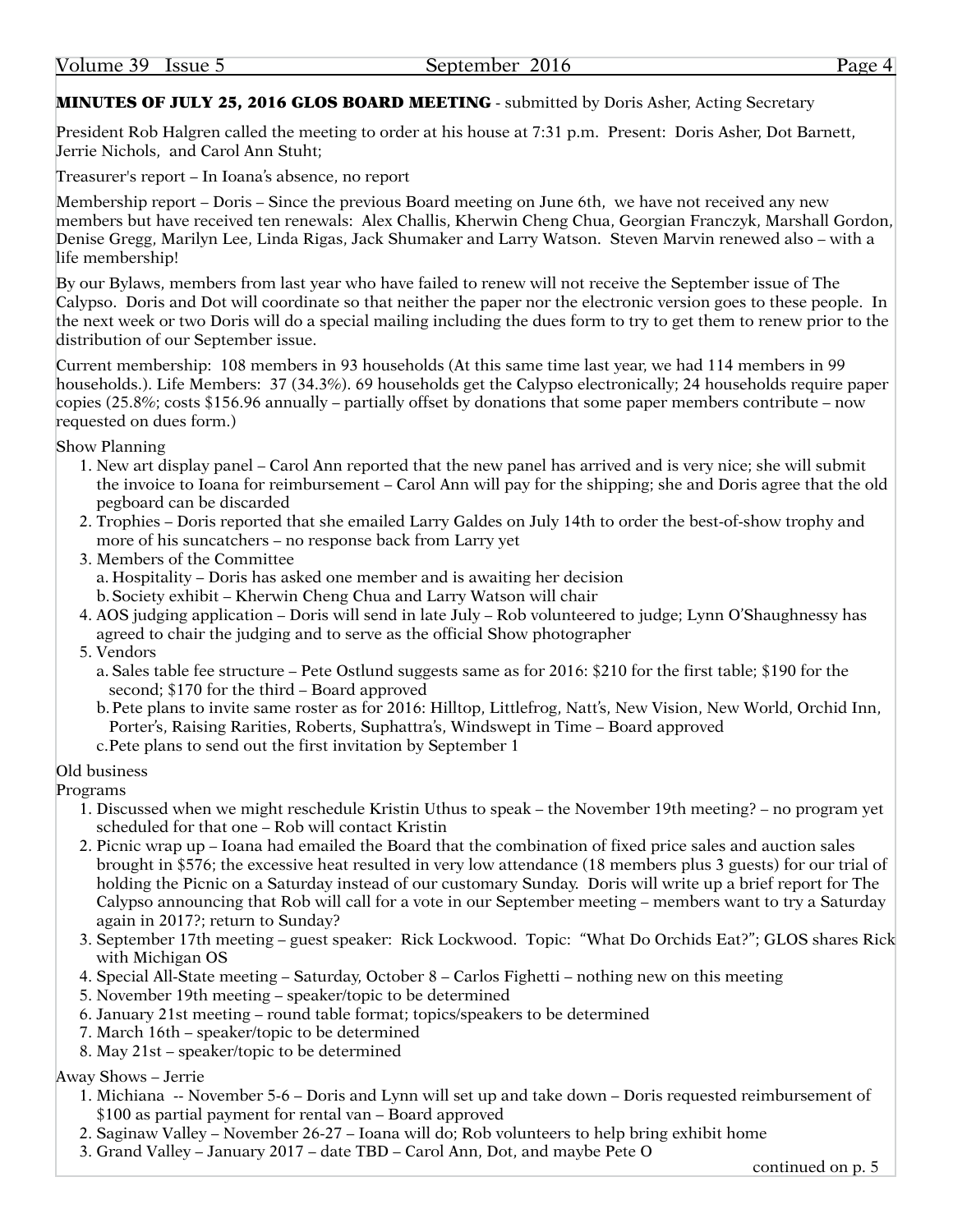### **BOARD MEETING MINUTES**, continued from p.4

GLOS Shirts – Rob still wants to do this, but no action as of this time

Proposal to Add Three Meetings to GLOS Year

- 1. Motion voted on and passed at Picnic (July 23, 2016)
- 2. Additional meetings to be in April, June, and August 2017
- 3. Doris will ask Ioana to ask Church if the meeting room is available on the third Saturday of these months if April 15th is available, ask Ioana to book it for us
- 4. The Board brainstormed program options for the new meetings nothing determined yet

#### New Business

Annual Donations -- Great Lakes Judging Center (\$150), Nature Conservancy (\$100), Michigan Nature Association (\$100) – in an email communication from Ioana, she is aware of them, but has not yet sent them.

Reservation for our 2016-1017 meetings – in same email communication from Ioana, she has our request in to the Church and is awaiting an answer

Announcement – Porter's Open House – Saturday, August 20

September Calypso deadline – August 25th (Thursday)

Next Board meeting – Monday, October 3, 7 pm, at Doris' house.

Rob adjourned -- there being no additional business, adjourned at 8:19 p.m.

**GLOS MEMBERSHIP** = submitted by Doris Asher, Membership Committee Chair

Our GLOS numbers stand now as follows: as of August 14th – 93 households comprising 108 individuals. We have a 94.0% renewal rate so far. During the 2015-2016 membership year (last year on this date), we had 99 households representing 114 individuals.

We have 37 people who are Life Members. These numbers are included in the current membership numbers detailed above. Life Memberships are still available – Life membership dues are \$80 for individuals, \$120 for two living in the same household.

By our Bylaws, members from last year who have failed to renew by September 1st will not receive the September issue of The Calypso.

Members in arrears are welcome to renew at any time and will be reinstated immediately!

Households getting Calypso electronically: 69 (74.2%)

Households needing paper copies: 24 (25.8%)

The paper Calypso costs us:

Copying:  $$.60$  each x 6 issues =  $$3.60$ /year

Copying plus postage:  $\div$  \$.49 stamp = \$1.09 each x 6 issues = [\\$6.54/household/year](6.54/household/year)

24 households get paper copies: \$156.96 annually. This expense is partially offset by donations that some paper members contribute – now requested on dues form.

At its largest, the 2015-2016 membership was 108 people in 93 households.

Please note: we are now in our 2016-2017 membership year, which began July 1, 2016.

#### USED ORCHID BOOKS/PERIODICALS WANTED - submitted by Doris Asher

Do you have some orchid books or orchid periodicals that you no longer want? For several years now at our Orchid Show, we have sold numerous used books donated by various Society members. Visitors to the Show snap them up very quickly and, because the books are donated, the Society makes 100% profit. We use the orchid magazines as free giveaways to Show visitors to encourage their joining our Society.

Because this service is so popular, we would like to offer inexpensive, used orchid books again at this February's Show. Since GLOS is an IRS not-for-profit 501(c) 3 organization, you may deduct the value of the books and magazines you give us. The Treasurer will be happy to provide you a receipt for your gift.

Please consider giving such items at this September meeting to Doris Asher or to Mary Henman, Chair of the Show's Information Table.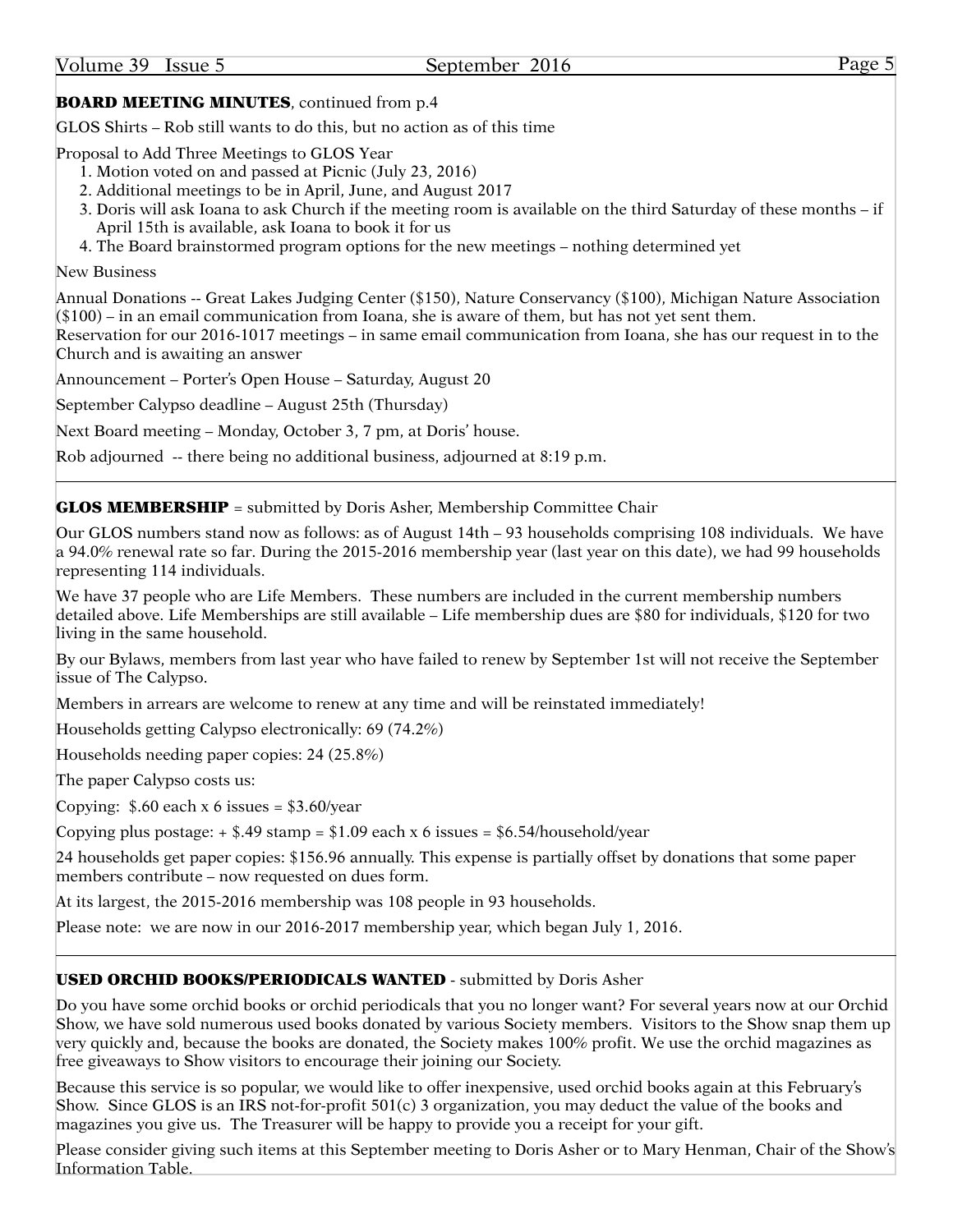| Volume 39<br>Issue 5                                                                                                                   | September 2016                                                                                                     | Page 6 |
|----------------------------------------------------------------------------------------------------------------------------------------|--------------------------------------------------------------------------------------------------------------------|--------|
| <b>PREPARING FOR OUR FEBRUARY SHOW - Submitted by Doris Asher</b>                                                                      |                                                                                                                    |        |
|                                                                                                                                        | Below is a list of Show Committee chairs for last year and for this coming year: Thank you, all!                   |        |
| Show Chair<br>AOS Judging<br>Art Exhibits, Orchid-Related<br>Classes for Public<br>Flyer/Handouts<br><b>GLOS Exhibit</b>               | Doris Asher<br>Lynn O'Shaughnessy<br>Carol Ann Stuht<br>Mike Underwood<br>Dot Potter Barnett<br>Kherwin Cheng Chua |        |
| Hospitality<br><b>Information Table</b><br>Judging Activities/Registration<br>Kids' Corner                                             | Larry Watson, Jr.<br>Open<br>Mary Henman<br>Doris Asher<br>Diane Zoellner                                          |        |
| <b>MSU Liaison</b><br>Orchids-in-Use Competition<br>Parking Permits/Sig<br><b>Television Publicity</b><br>Vendor and Exhibitor Liaison | Michael Bukala<br>Ioana Sonea<br>Marilyn Lee<br>Ioana Sonea<br>Pete Porciello<br>Pete Ostlund                      |        |

![](_page_5_Picture_1.jpeg)

Dear Orchid Friends,

It is with a heavy heart that I share the news that Mario Ferrusi passed away Saturday, July 30.

Mario was an accomplished AOS judge, hybridizer, grower and friend to many in the AOS. He was known for his quality plants, especially those among the Masdevallia, Pleurothallis and Lycaste genera. Evidence of his growing skill is found in the combined 457 quality and cultural awards and the three special judging awards—the highest honor bestowed on an orchid by the AOS—that he received. How proud he was of

each and every one!

A popular and sought-after speaker, Mario brought many into our expanded orchid family with his contagious excitement about what a new hybrid might look like, how best to set up a dazzling show display or what it would take to coax the best out of an orchid. It was his hands-on fun with orchids and his selfless dedication to nurturing that interest in others that drew so many of us to him.

Mario's all-in commitment to orchids resulted in leadership positions within the Southern Ontario Orchid Society, the Toronto Judging Centre and the American Orchid Society, an organization dear to his heart and which he served earnestly. During his service on the AOS Board of Trustees and as a vice president, his was always a voice of passion yet reason. A humble man, he won fast friends and long-time fans with his commitment, generosity and knowledge.

Mario fought a hard battle over the last two years against lymphoma. His grit, determination and endurance were a worthy tribute to the collective beauty and strength that is the human spirit. Please join me in extending condolences to his wife Conni, his daughter Ilia and her husband, and sons Jared and Rhys. We will share details about a service as they become available.

Just as orchids enriched his life, Mario was determined that they enrich the lives of others as well. In his hands, they did just that.

Sincerely,

George Hatfield, President American Orchid Society

#### REMINDER: WEAR YOUR SOCIETY NAME TAG - Submitted by Doris Asher, Membership Chair

Your Society's Membership Committee has changed the way we handle the GLOS name tags -- members are responsible for their own name badges.

As an incentive to wear the name tag, which is very nice for visitors and for those of us with failing memories (!), anyone who wears the badge AND purchases even one raffle ticket at \$1.00 per ticket will get a complimentary raffle ticket.

Wear your badge to the September meeting. Let's help everyone greet everyone by name by wearing a name tag.

Wear your badge. Get an extra raffle ticket!

If your name tag is lost, please let Doris or Dot know so that Dot can make you a new one.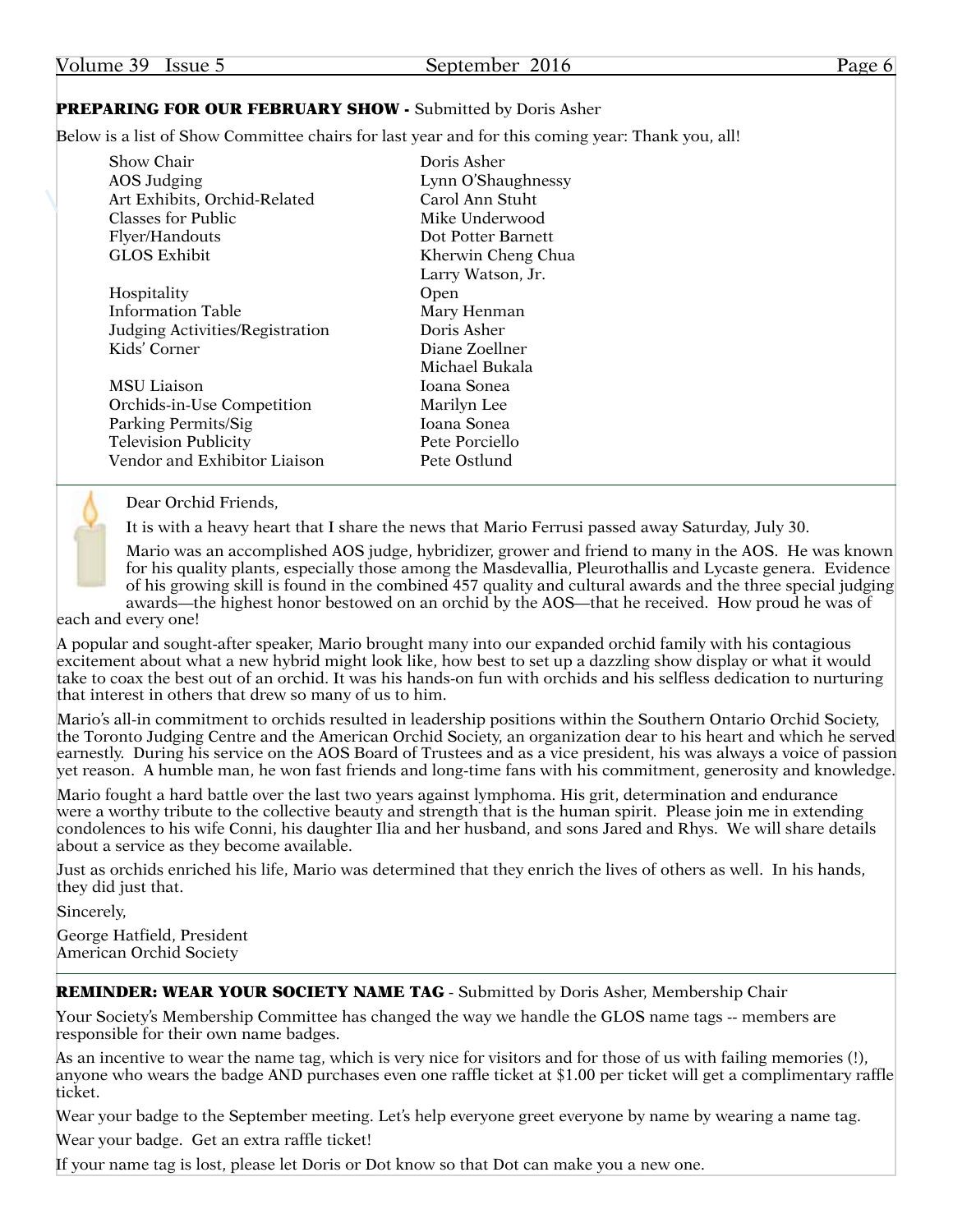#### Volume 39 Issue 5 September 2016 Page 7

#### MESOPHYLL CELL COLLAPSE

#### By Susan Jones

Frequently during autumn and spring, orchid plants exhibit symptoms resembling those of a virus. It most often occurs in late autumn and early spring, and symptoms are usually observed about six weeks after the damage has occurred. The injury is the result of mesophyll cells in the leaves collapsing from exposure to low temperatures.

The most sensitive to mesophyll cell collapse are developing leaves, especially in phalaenopsis. These may show signs of damage after two hours at  $45^{\circ}$  F ( $8^{\circ}$  C). At lower temperatures, the symptoms become more severe with shorter exposure. However, a

phalaenopsis with all mature leaves may withstand up to eight hours at 35° F (2° C) without any problems.

#### Causes

Mesophyll is the soft tissue inside a leaf, between the lower epidermis and the upper, chiefly concerned in photosynthesis. It is also called green parenchyma; this is a soft tissue made up of thin-walled, undifferentiated living cells with air spaces between them, the primary substance of plant leaves, roots, and the central portion of stems.

Mesophyll collapse can occur if orchids are exposed to very low air or water temperatures, which usually occurs on the coldest nights. Low water temperature (35° to 45° F; 2° to 8° C), or water that is more than 25° F (4° C) lower in temperature than the plant's leaves, can cause the mesophyll cells to collapse. Watering, spraying or overhead misting of plants with cold water, or even cold condensation falling onto leaves can cause this problem. As most growers do not see the symptoms until weeks after they have occurred, it can be difficult to relate them to cold damage.

![](_page_6_Picture_10.jpeg)

*This Cattleya Alliance hybrid shows unsightly and permanent damage from mesophyll cell collapse.*

#### Prevention

Since nothing can be done to reverse this damage once it has occurred, the emphasis is on prevention rather than a cure. One of the biggest precautions growers may take to avoid possible damage is to make certain that all water coming in contact with the plants is at or above 50° F (10° C), it is within at least 25° F (4° C) of the leaf temperature and would match that of the ambient temperature in the growing area (also at or above  $50^{\circ}$  F [10 $^{\circ}$  C]). One convenient tool for monitoring and maintaining ideal water temperature is a faucet attachment that contains a thermometer, such as those used in bathroom showerheads that continuously adjusts the water flow to a preset temperature. Another option is to allow the water to sit in the growing area until it has reached ambient temperature before being used on the orchids

In addition, extra protection from cold temperatures, for example heaters in the growing area and protection from cold winds (wind chill below 50° F [10° C]) can also help prevent this type of disfigurement.

#### Is it Mesophyll Cell Collapse?

If you suspect a plant is suffering from mesophyll cell collapse, a quick but careful inspection can help to confirm or rule out this diagnosis. Check not only the affected plant, but the entire collection, especially the surrounding plants.

-- Thrips can cause damage to orchid plants that is similar in appearance to mesophyll cell collapse. Inspect affected plants carefully for thrips or their eggs, which are normally laid just under the upper epidermis of the leaf.

-- Rule out the possibility of chemical damage by checking each chemical used for dosage and compatibility. Make certain that the chemicals used are labeled as safe for orchids, and that the recommended dosage has not been exceeded.

-- Although it may appear similar at first glance, mesophyll cell collapse can be distinguished from virus problems in that it occurs mainly on developing leaves and is usually evident on only one or two of the new leaves. The next leaf produced should appear normal.

-- Eliminate sudden changes in the growing environment or cultural routine as a possible cause of disfigured leaves.

-- Even after a diagnosis of mesophyll cell collapse has been reached, it is advisable to keep all damaged plants segregated and under close observation for four to six weeks.

#### References

Curry, Robert Doyle. 1975. Mesophyll Collapse in Phalaenopsis. AOS Bulletin 44(6):497.

Neufeldt, Victoria, and David B. Guralnik, Editors. 1994. Webster's New World Dictionary. Prentice Hall, New York.

Poot, Inge. 2003. "Inge's January 2003 Programme Notes." Southern Ontario Orchid Society.

Sheehan, Thomas J.1995. "Physiological Diseases of Orchids." In Orchid Pests and Diseases. American Orchid Society, Delray Beach.

—. 1987. Question Box. AOS Bulletin 56(7):733.

Susan Jones was the editor of Awards Quarterly and assistant editor of Orchids. American Orchid Society, 16700 AOS Lane, Delray Beach, Florida 33446

Reprinted from the SEPTEMBER 2003 issue of Orchids -- The Bulletin of the American Orchid Society. Copyright American Orchid Society --<www.aos.org>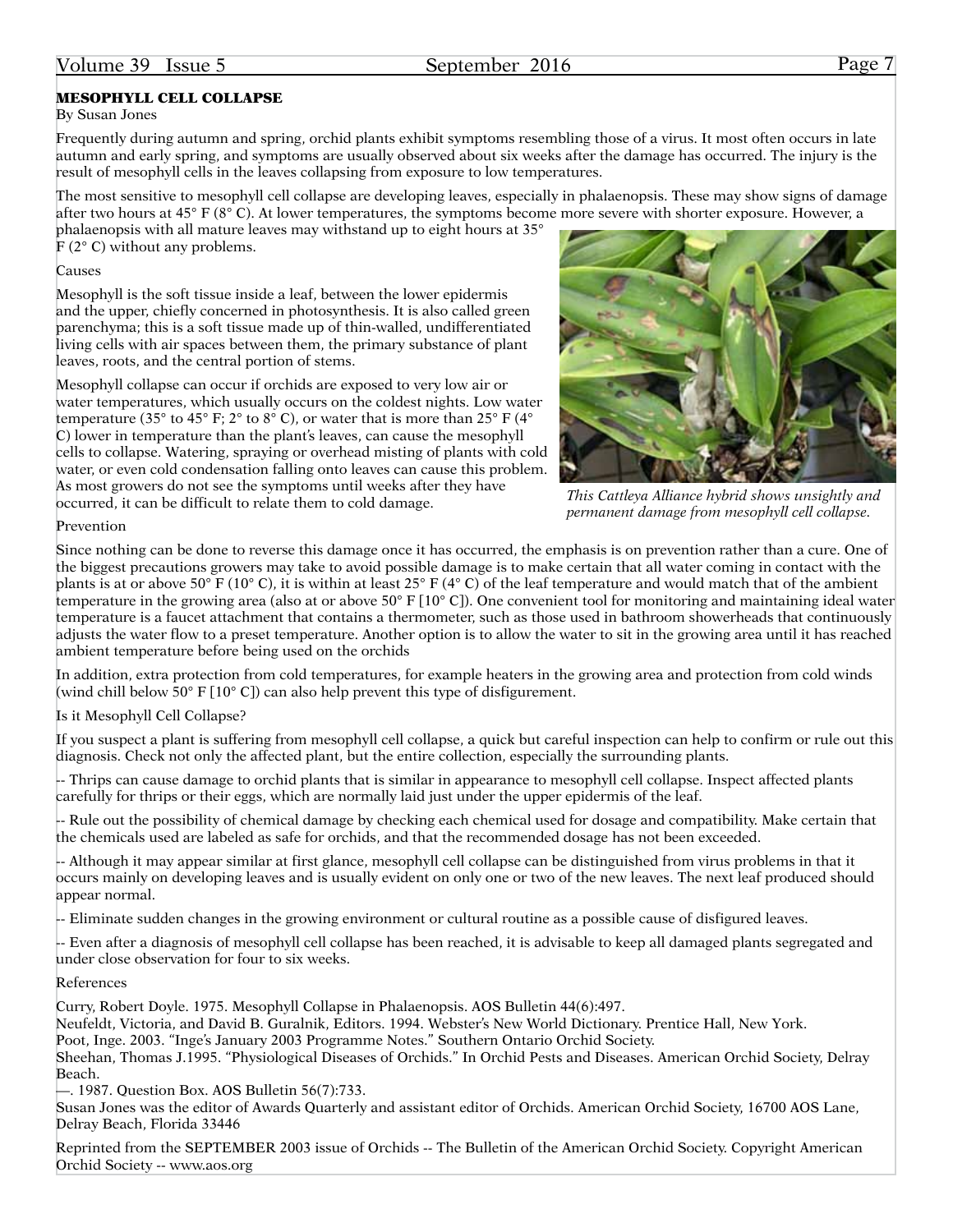#### MONTHLY CHECKLIST FOR SEPTEMBER AND OCTOBER

#### *Cattleya*

Despite the shortening days and lowering angle of the sun, September can still be one of the hottest months. Water and fertilizer need to be in balance with heat and light. The alert grower will notice, however, that his or her plants are beginning to slow down a bit. Growths are maturing, and the sheaths are giving the promise of the next sixmonths' bloom.

Check plants for potting needs for the last time this season. Any in dire need should be potted, even some that may be on the cusp, as there is just enough of the growing season left to allow the plants to establish before the days start to get really short and cold.

This is the month for purples derived from Cattleya labiata breeding to flower. If you are short on flowers, look into this group. There is nothing that can quite match this type for beauty and fragrance. They are easy to grow, too.

Plants summered outdoors should begin to be prepared to be brought back into the winter growing area. Clean the plants up and be on the lookout for any pests they may have picked up during the summer. Treat as necessary.

#### *Cycnoches*

This little-known and under-appreciated genus, which can have male or female flowers, is at its best in the autumn. Two of the spectacular varieties are Cycnoches loddigesii, with its large brown flowers resembling a prehistoric bird, and Cycnoches chlorochilon, the swan orchid. This last one has large, fragrant green flowers. The biggest problem, culturally, will be red spider mite infestations that require immediate attention. Plants are quite seasonal, requiring heavy watering in the growing season and then a drier dormant winter season.

#### *Cymbidium*

Summer can be the most rewarding season for cymbidiums. Growths should be coming strong now. The leaves of the new growths are best when they are broad and fairly stiff. The color should be a light green to nearly yellow. Early flowering varieties should be showing flower spikes, so move the plants into a cooler area with lower light. For mid-season varieties, lower the dosage of nitrogen to assist in spike initiation.

#### *Dendrobium*

This is a good season for hybrids of the Dendrobium phalaenopsis and Dendrobium canaliculatum types. Both are capable of putting on tremendous shows of long-lasting flowers. Fertilize with a low-nitrogen formula to promote the best flowers. Dendrobium phalaenopsis can get tall and top heavy, suggesting an attractive and heavy container would be appropriate for this type.

#### Paphiopedilum

Standard, green-leaved paphiopedilums begin to show their bloom sheaths this month. Late-season heat waves can blast these early sheaths, so be observant about proper cooling and air circulation. As with the rest of your plants that may have been summered outdoors, it is time to prepare for their move inside. Clean each plant and implement pest-control practices. Repotting, if necessary, is appropriate.

#### *Phalaenopsis*

The bulk of this season's growth is being ripened this month, with growers in cooler climates seeing the first emerging inflorescences. Some night heating may be necessary in the cooler areas. Begin to watch watering more carefully, and reduce feeding proportionately with reduced watering needs. An extra dose of phosphorus and potassium, such as a bloom-booster or high-acid-type fertilizer, is beneficial.

#### *Rossioglossum grande*

Once known as Odontoglossum grande, this is a spectacular orchid with six to eight flowers up to 8 inches across. Often known as the tiger orchid, it has bright golden yellow flowers heavily marked with chestnut brown barring. The plants are beautiful with a grey-green cast to the foliage, which is borne on succulent pseudobulbs. It prefers hot and wet summers with cooler, even down to 40 F, dry winters. Grow under filtered light. Watch for snails and slugs that eat the flowers, pseudobulbs and leaves.

*The AOS thanks Ned Nash and James Rose for this essay.*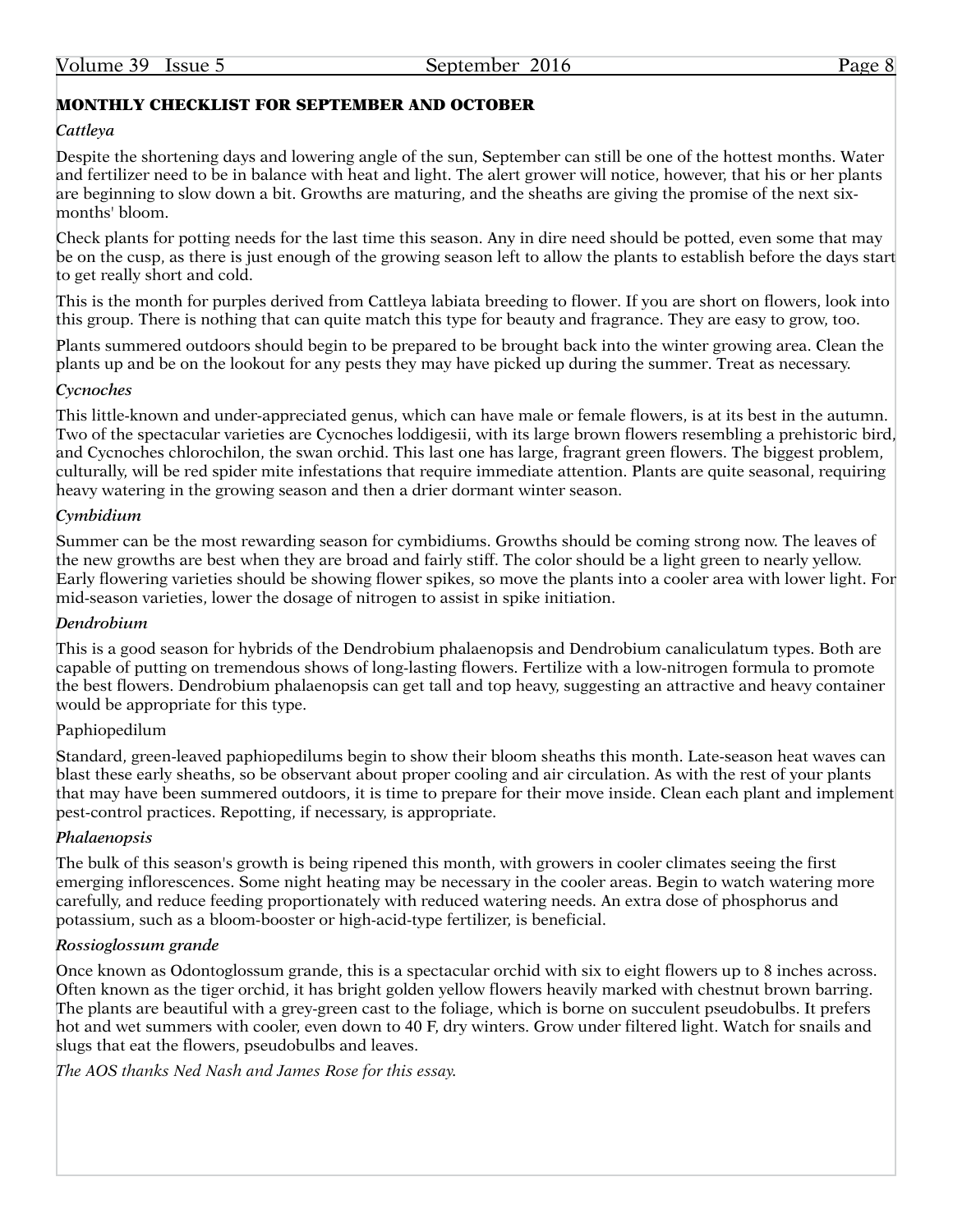![](_page_8_Picture_0.jpeg)

#### CALL FOR NOMINATIONS -- AMERICAN ORCHID SOCIETY BOARD OF TRUSTEES

We are seeking nominations for members of the Board of Trustees of the American Orchid Society. Members may nominate any member in good standing, including themselves. All nominations will be evaluated by the Nominating Committee and a slate will be mailed, in accordance with the by-laws, prior to the election at the Members' Meeting in the spring of 2017. Nominations can be emailed to [nominating\\_committee@aos.org](mailto:nominating_committee@aos.org), mailed to the office at 10901 Old Cutler Road, Coral Gables, FL 33156 or made by phone to 305-740-2010.

The following competencies have been determined by the Board and Trustees and will be used in the evaluation:

All nominees shall:

- be an AOS member in good standing;
- embrace the mission of the AOS and actively participate and contribute;
- exhibit integrity and ethical behavior;
- possess strong interpersonal and communications skills;
- have board experience with a non-profit organization.

Expertise in the following is desirable and will weigh heavily in the evaluation:

- finance, business and/or investment strategies,
- non-profit governance.
- development/fund raising.
- strategic planning and implementation.
- marketing.
- environmental, conservation or education.

Responsibilities:

- attend conference-call type meetings when called;
- attend two face-to-face meetings annually (trustees must pay own travel expenses);
- trustees receive no compensation for their services;
- financially support the organization in a manner commensurate with one's ability, while seeking additional financial support elsewhere;
- advocate on behalf of the organization and be ambassadors to the orchid community.

Deadline to submit nominations is November 30, 2016.

#### WHY WON'T MY ORCHID RE-BLOOM?

Like all plants, orchids require sufficient light in order to produce flowers.

Insufficient light is the most common cause of failure to re-bloom your orchid. Leaf color indicates if the amount of light is adequate. The lush, rich, dark green of most houseplants is not desirable in orchid leaves. A grassy green color (light or medium green with yellowish tones) means the plant is receiving sufficient light to bloom.

![](_page_8_Picture_27.jpeg)

Notice to all GLOS members: if any part of your contact information changes, please notify Doris Asher or Dot Potter Barnett.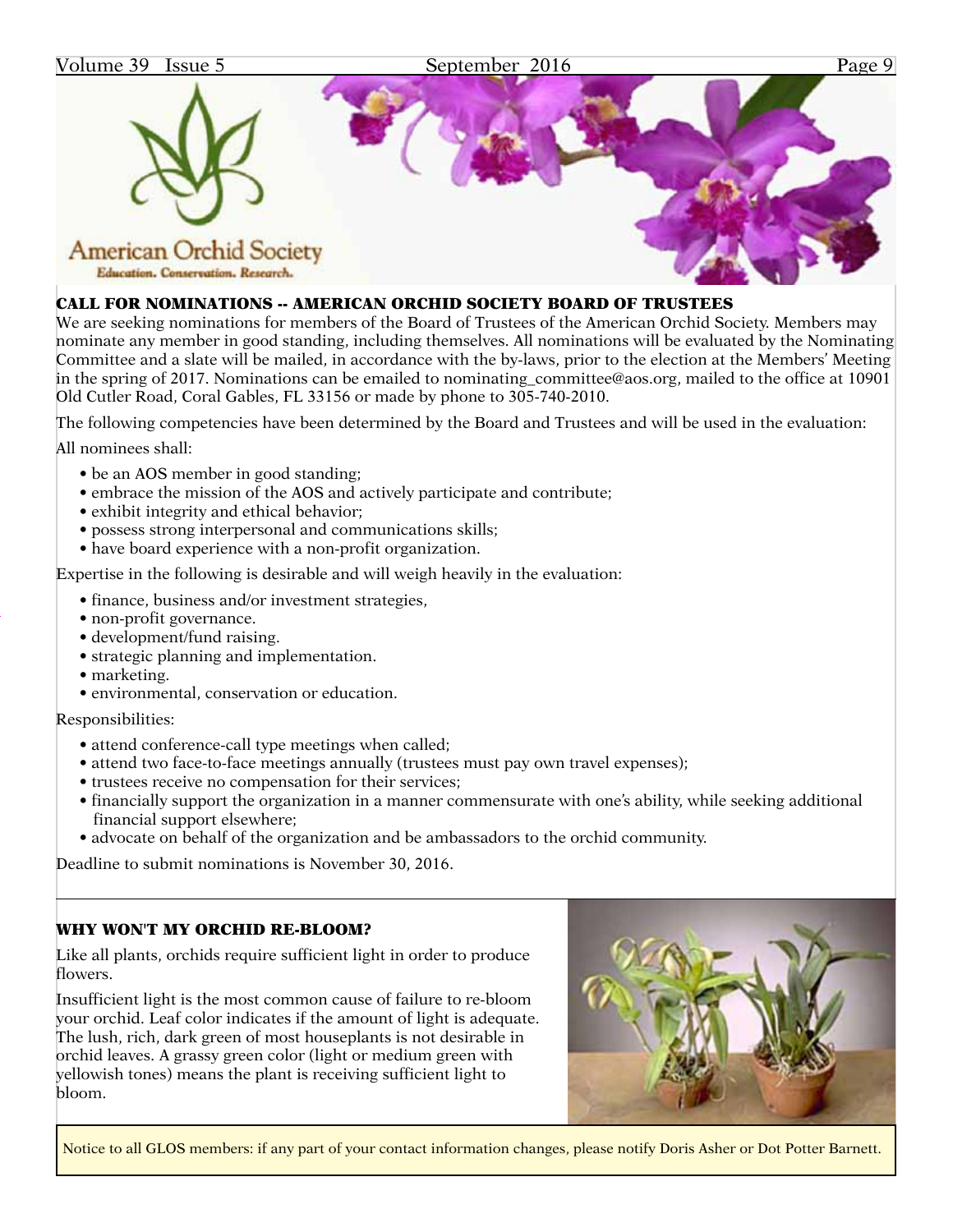# *Membership and Affiliated Societies Committee*

If you have an upcoming show, remember to check out the"Guide to a Successful Orchid Show" which can aid even the most experienced to stay organized and on-track while planning a show. Also, remember we have an updated List of Speakers to help you plan society meeting programs. You will now find the Affiliated Societies link on the home page under the "About Us" heading.

The committee is busy working hard to provide additional resources to support the Affiliated Societies. In addition to current information available on the AOS website we plan to run a

series in the Corner of ideas collected from throughout the AOS. It will include programs and formats being found effective in enlivening and creating more interaction with society members at meetings. Our goal is to help the Affiliated Societies flourish.

#### *Facebook Page for Affiliated Societies*

If you haven't yet joined, please do so now. It's an easy way to stay connected.

We now have a closed Facebook group designed specifically for us! Chad Brinkerhuff, Membership and Affiliated Societies Committee Member and AOS Student Judge, is now our Affiliated Societies Facebook Administrator.

Please follow the link below and request to join:

<https://www.facebook.com/groups/AffiliatedSocietiesOfTheAOS>/

We hope you will use this forum as a place to share your successes, challenges and best practices with other orchid societies, and that participating clubs will find new ideas for improving membership recruitment, retention and participation.

The AOS volunteers will also post information and helpful links, and the AOS will use this bridge to maintain contact with you and your society.

#### *Check out the AOS newly designed website!*

We're excited to share that the American Orchid Society website has been completely revamped. It's user friendly and looks great. It's easy to find the answer to all questions orchid, including helpful, reliable information on how to grow your orchids.

We will continue to add resources to support our Affiliated Societies such as the brand new and free, graphically rich, "Guide to a Successful Orchid Show" which can aid even the most experienced to stay organized and on-track while planning a show and the updated List of Speakers to help you plan society meeting programs. You will now find the Affiliated Societies link on the home page under the "About Us" heading.

The new site is still being tweaked, so content may move around a bit, but we'd love you to check it out. Here's the link: [AOS.org](http://www.aos.org)

#### FALL MEETING OF MID-AMERICA ORCHID CONGRESS

The Mid-America Orchid Congress (MAOC) meets for the first time in its long history in Buffalo, New York, for its fall meeting! Scheduled for November 11-13, 2016, the Niagara Frontier Orchid Society hosts "Orchids Under Glass" in the historic Lord & Burnham designed Buffalo and Erie County Botanical Gardens, 2655 South Park Ave., Buffalo, NY 14218 ([www.buffalogardens.com\)](www.buffalogardens.com).

Prospective speakers include Jose 'Pepe' Portilla "Ecuagenera – 22WOC Ecuador 2017"; Bob Snyder "The century long history of the Buffalo Botanical Gardens"; Inge Poot, AOS Emeritus Judge "Stanhopea"; Glen Decker "Phragmipedium kovachii and hybrids". The Society expects to welcome vendors such as Ecuagenera Orchids, Piping Rock Orchids, Marlow Orchids, Alan C. Salzman Orchids, Windswept in Time Orchids, Roberts Flower Supply, Orchid Artwork (Carol Koziol Clark), and Hydroponics of Buffalo. Meetings will be at the Hyatt Regency Buffalo Hotel and Conference Center, Two Fountain Plaza, Buffalo, NY 14202. The room rate is \$108; cutoff date for reservations at this rate: October 11, 2016. Be sure to register for the Affiliated Societies Breakfast on Sunday November 13th, when we will discuss "Program Options", a continuing challenge for societies.

Be sure to bring your passport so you can see the magnificent Niagara Falls from the Canadian side.

Doris Asher GLOS Mid-America Representative

![](_page_9_Picture_22.jpeg)

## THE MID-AMERICA ORCHID CONGRESS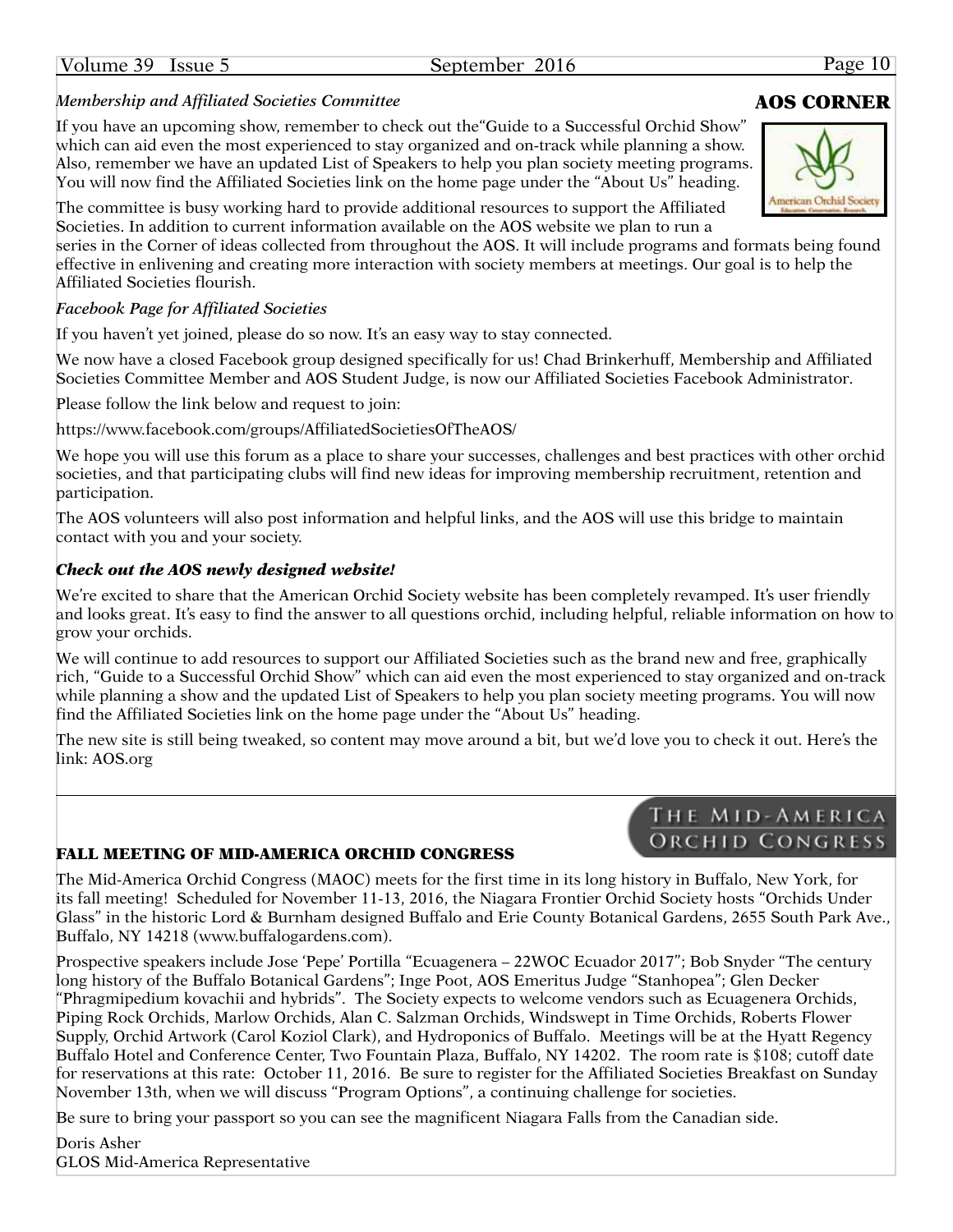### Volume 39 Issue 5

#### September 2016

#### Page 11

# Littlefrog Farm **Rob Halgren, PhD**

http://littlefroglarm.c rob@littlefrogfarm.com

Lansing, MI 489

**JUMP IN!** 

![](_page_10_Picture_6.jpeg)

# The Windsor Orchid Society Invites You To Our Fundraiser Pasta Dinner Friday, September 16, 2016 Tickets are: \$15.00

Dinner includes: Pasta, Salad, Rolls, coffee /tea There will be: Raffles tickets sales for prizes, a bake sale, and a 50/50 draw, Cash Bar

Columbus Centre, 2401 Columbus Dr., Windsor (off Northwood)

Doors open at 5:00 Dinner from 6:00-9:00

![](_page_10_Picture_11.jpeg)

For tickets or information please call: Shari or Vern Clarke (519) 817-1403 or (519)255-9205

![](_page_10_Picture_13.jpeg)

## September 23-24-25, 2016 8:00am - 5:00pm Friday & Saturday 10:00am - 3:00pm Sunday

Special sale items and refreshments available at both locations!

## **PORTER'S ORCHIDS** Royston Rd. at St. Joe Hwy., Grand Ledge, MI

Usually Open Mon-Thurs, Sat, 10 am - 5 pm See our website for specifics http://portersorchids.com 517-622-4188

![](_page_10_Picture_18.jpeg)

#### As the days grow shorter and leaves change their hue, a Porter's greenhouse visit is certainly due.

![](_page_10_Picture_20.jpeg)

22<sup>ND</sup> WORLD ORCHID CONFERENCE

# ORCHID **SHOW**

- **Beautiful floral exhibits**
- Art and Photography
- Workshops and lectures
- Special photography session Sunday 9-11am

Website: www.windsororchidsociety.co

![](_page_10_Picture_27.jpeg)

**BEAUTIFUL ORCHIDS** October 22 & 23, 2016<br>Columbus Centre, 2401 Columbus Ave, Wind Saturday-11am to 5pm, Sunday-11am to 4pm Present this coupon for \$1 off the admission price of \$6

**GLOS Advertising Policy** 

Commercial members may advertise their orchid businesses in the Calypso at no extra charge. Ads will appear as space is available and in the order they are received. Advertisers are responsible for preparing their ads. Standing Ads size should normally be  $2" x$ 3" but exceptions may be made for special events. Submissions will be considered a one-time-only unless designated as standing ads. Please check the stated deadline for submission to any Calypso issue. Submissions may be made via email or regular mail.

Non-commercial members may also advertise orchid related items in the Calypso under the above conditions.